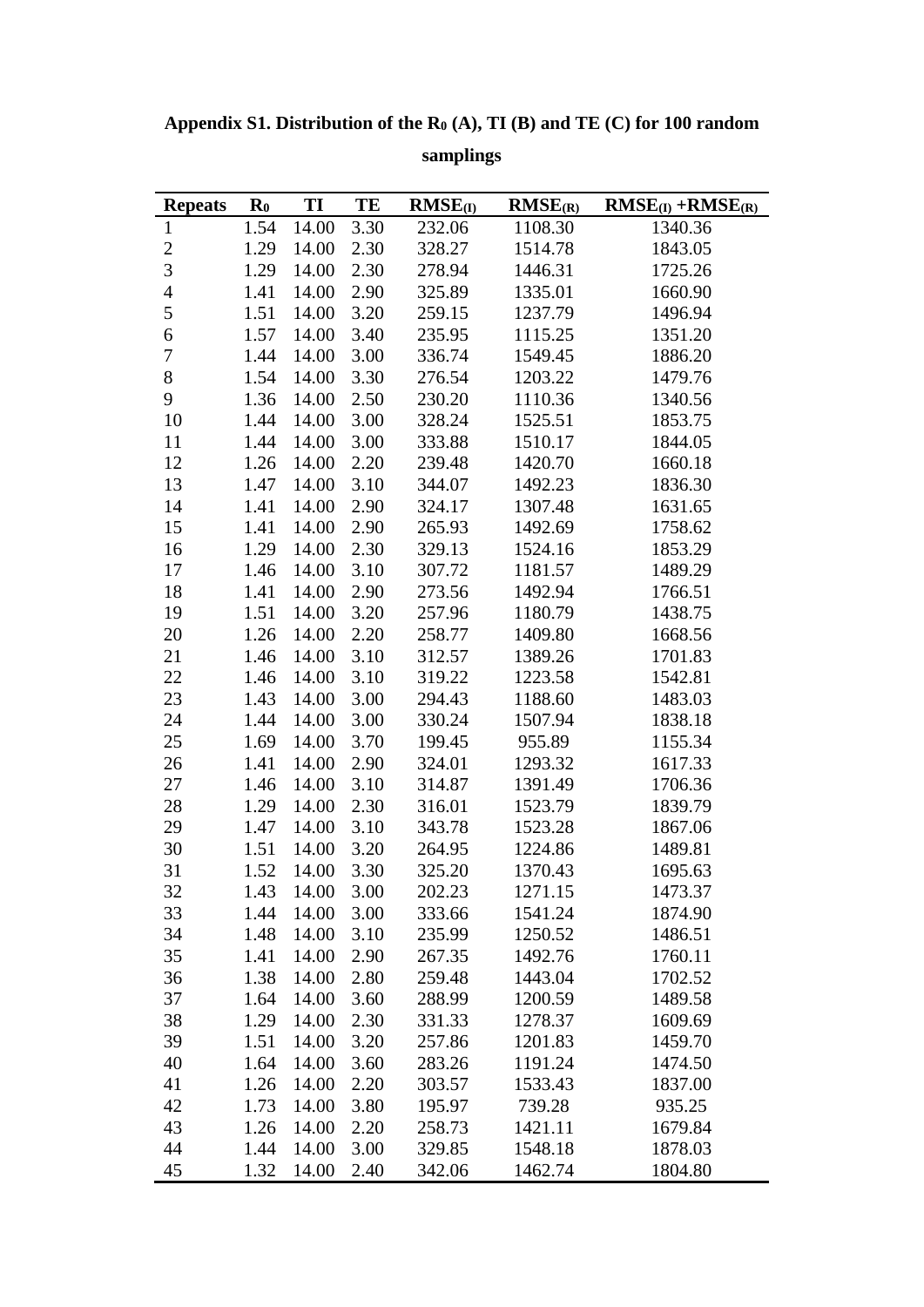| 46 | 1.44 | 14.00 | 3.00 | 334.80 | 1508.12 | 1842.92 |
|----|------|-------|------|--------|---------|---------|
| 47 | 1.43 | 14.00 | 2.70 | 280.35 | 1183.74 | 1464.09 |
| 48 | 1.47 | 14.00 | 3.10 | 340.39 | 1494.90 | 1835.28 |
| 49 | 1.46 | 14.00 | 3.10 | 304.57 | 1312.61 | 1617.19 |
| 50 | 1.69 | 14.00 | 3.70 | 199.44 | 940.55  | 1139.99 |
| 51 | 1.64 | 14.00 | 3.60 | 280.98 | 1168.77 | 1449.75 |
| 52 | 1.52 | 14.00 | 3.30 | 341.47 | 1403.35 | 1744.83 |
| 53 | 1.41 | 14.00 | 2.90 | 254.30 | 1460.80 | 1715.11 |
| 54 | 1.25 | 14.00 | 2.00 | 352.72 | 1318.67 | 1671.39 |
| 55 | 1.51 | 14.00 | 3.20 | 238.67 | 1079.43 | 1318.10 |
| 56 | 1.44 | 14.00 | 3.00 | 329.99 | 1356.57 | 1686.57 |
| 57 | 1.29 | 14.00 | 2.30 | 333.46 | 1480.18 | 1813.64 |
| 58 | 1.47 | 14.00 | 3.10 | 336.68 | 1492.01 | 1828.69 |
| 59 | 1.41 | 14.00 | 2.90 | 309.87 | 1361.03 | 1670.90 |
| 60 | 1.38 | 14.00 | 2.80 | 298.04 | 1366.97 | 1665.01 |
| 61 | 1.41 | 14.00 | 2.90 | 267.13 | 1480.91 | 1748.03 |
| 62 | 1.40 | 14.00 | 2.90 | 291.41 | 1200.51 | 1491.92 |
| 63 | 1.41 | 14.00 | 2.90 | 260.20 | 1491.40 | 1751.60 |
| 64 | 1.26 | 14.00 | 2.20 | 312.96 | 1346.16 | 1659.12 |
| 65 | 1.29 | 14.00 | 2.30 | 330.69 | 1508.49 | 1839.17 |
| 66 | 1.47 | 14.00 | 3.10 | 342.46 | 1501.42 | 1843.88 |
| 67 | 1.43 | 14.00 | 3.00 | 301.38 | 1182.60 | 1483.98 |
| 68 | 1.44 | 14.00 | 3.00 | 327.74 | 1479.68 | 1807.42 |
| 69 | 1.41 | 14.00 | 2.90 | 325.82 | 1356.72 | 1682.54 |
| 70 | 1.41 | 14.00 | 2.90 | 303.12 | 1561.21 | 1864.33 |
| 71 | 1.44 | 14.00 | 3.00 | 336.34 | 1537.86 | 1874.20 |
| 72 | 1.44 | 14.00 | 3.00 | 325.27 | 1553.87 | 1879.14 |
| 73 | 1.47 | 14.00 | 3.10 | 346.19 | 1514.79 | 1860.98 |
| 74 | 1.49 | 14.00 | 3.20 | 324.28 | 1427.12 | 1751.40 |
| 75 | 1.47 | 14.00 | 3.10 | 339.75 | 1489.98 | 1829.73 |
| 76 | 1.44 | 14.00 | 3.00 | 329.81 | 1554.92 | 1884.73 |
| 77 | 1.46 | 14.00 | 3.10 | 312.38 | 1201.54 | 1513.92 |
| 78 | 1.49 | 14.00 | 3.20 | 327.08 | 1425.26 | 1752.34 |
| 79 | 1.41 | 14.00 | 2.90 | 308.17 | 1557.02 | 1865.19 |
| 80 | 1.44 | 14.00 | 3.00 | 333.98 | 1498.83 | 1832.81 |
| 81 | 1.41 | 14.00 | 2.90 | 319.86 | 1361.46 | 1681.32 |
| 82 | 1.46 | 14.00 | 3.10 | 313.13 | 1342.61 | 1655.74 |
| 83 | 1.26 | 14.00 | 2.20 | 298.31 | 1543.74 | 1842.04 |
| 84 | 1.52 | 14.00 | 3.30 | 343.84 | 1389.07 | 1732.91 |
| 85 | 1.51 | 14.00 | 3.20 | 204.54 | 1142.99 | 1347.54 |
| 86 | 1.29 | 14.00 | 2.30 | 334.83 | 1322.84 | 1657.67 |
| 87 | 1.47 | 14.00 | 3.10 | 342.76 | 1475.58 | 1818.34 |
| 88 | 1.41 | 14.00 | 2.90 | 307.41 | 1545.55 | 1852.96 |
| 89 | 1.46 | 14.00 | 3.10 | 315.48 | 1362.47 | 1677.95 |
| 90 | 1.41 | 14.00 | 2.90 | 313.66 | 1367.89 | 1681.55 |
| 91 | 1.32 | 14.00 | 2.40 | 349.91 | 1487.17 | 1837.08 |
| 92 | 1.32 | 14.00 | 2.40 | 345.09 | 1478.18 | 1823.28 |
| 93 | 1.29 | 14.00 | 2.30 | 329.34 | 1497.61 | 1826.94 |
| 94 | 1.32 | 14.00 | 2.40 | 345.91 | 1489.51 | 1835.43 |
| 95 | 1.41 | 14.00 | 2.90 | 306.57 | 1490.55 | 1797.12 |
|    |      |       |      |        |         |         |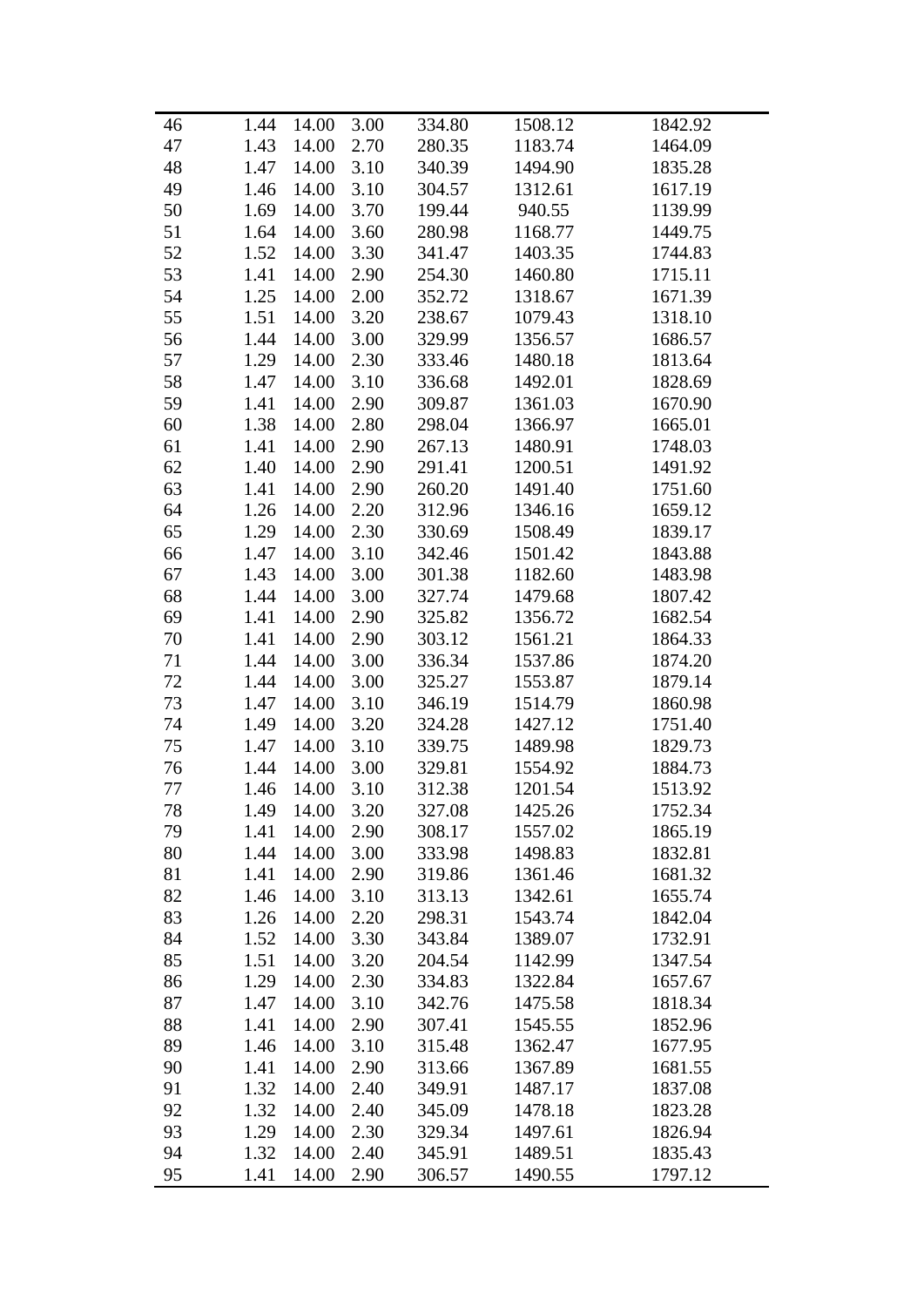| 96  | 1.44  | 14.00          | 3.00   | 334.94 | 1498.89 | 1833.83 |
|-----|-------|----------------|--------|--------|---------|---------|
| 97  | 1.32. | - 14.00        | - 2.40 | 343.14 | 1462.04 | 1805.18 |
| 98  | 1.41  | 14.00          | - 2.90 | 325.28 | 1313.11 | 1638.39 |
| 99  |       | $1.66$ $14.00$ | - 3.60 | 172.49 | 967.26  | 1139.74 |
| 100 | 1.25  | 14.00          | 2.00   | 412.51 | 1417.39 | 1829.90 |

**Appendix S2. Expected number of cases for infected, recovery and exposed**

| Date      | <b>Infected</b> | <b>Recovery</b> | <b>Exposed</b> | <b>Date</b> | <b>Infected</b>  | <b>Recovery</b> | <b>Exposed</b>           |
|-----------|-----------------|-----------------|----------------|-------------|------------------|-----------------|--------------------------|
| $22$ -Jan | 425             | 28              | 426            | 7-Mar       | 3121             | 185309          | 605                      |
| $23$ -Jan | 537             | 58              | 532            | 8-Mar       | 2542             | 186089          | 484                      |
| $24$ -Jan | 676             | 97              | 664            | 9-Mar       | 2068             | 186725          | 388                      |
| $25$ -Jan | 849             | 145             | 829            | 10-Mar      | 1680             | 187242          | 311                      |
| $26$ -Jan | 1064            | 206             | 1034           | 11-Mar      | 1364             | 187662          | 250                      |
| $27-Ian$  | 1333            | 282             | 1290           | 12-Mar      | 1106             | 188003          | 201                      |
| $28-Ian$  | 1668            | 377             | 1607           | 13-Mar      | 896              | 188279          | 161                      |
| $29-Ian$  | 2084            | 496             | 1999           | 14-Mar      | 726              | 188503          | 130                      |
| 30-Jan    | 2602            | 645             | 2482           | 15-Mar      | 588              | 188685          | 104                      |
| $31-Jan$  | 3243            | 831             | 3075           | 16-Mar      | 476              | 188832          | 84                       |
| 1-Feb     | 4037            | 1062            | 3799           | 17-Mar      | 385              | 188951          | 68                       |
| 2-Feb     | 5015            | 1351            | 4677           | 18-Mar      | 311              | 189047          | 55                       |
| 3-Feb     | 6216            | 1709            | 5733           | 19-Mar      | 252              | 189125          | 44                       |
| 4-Feb     | 7683            | 2153            | 6989           | 20-Mar      | 203              | 189188          | 36                       |
| 5-Feb     | 9464            | 2702            | 8465           | 21-Mar      | 164              | 189238          | 29                       |
| 6-Feb     | 11610           | 3377            | 10172          | 22-Mar      | 133              | 189280          | 23                       |
| 7-Feb     | 14171           | 4207            | 12108          | 23-Mar      | 107              | 189313          | 19                       |
| 8-Feb     | 14664           | 7750            | 17346          | 24-Mar      | 87               | 189340          | 15                       |
| 9-Feb     | 16780           | 11416           | 22496          | 25-Mar      | 70               | 189361          | 12                       |
| 10-Feb    | 20084           | 15611           | 27606          | 26-Mar      | 57               | 189379          | 10                       |
| 11-Feb    | 24265           | 20632           | 32449          | 27-Mar      | 46               | 189393          | 8                        |
| 12-Feb    | 29015           | 26698           | 36597          | 28-Mar      | 37               | 189404          | 6                        |
| 13-Feb    | 33960           | 33952           | 39545          | 29-Mar      | 30               | 189414          | 5                        |
| 14-Feb    | 38652           | 42442           | 40874          | 30-Mar      | 24               | 189421          | $\overline{\mathcal{L}}$ |
| 15-Feb    | 42614           | 52105           | 40409          | 31-Mar      | 19               | 189427          | 3                        |
| 16-Feb    | 45430           | 62758           | 38286          | $1-Apr$     | 16               | 189432          | $\overline{3}$           |
| 17-Feb    | 46835           | 74116           | 34898          | $2-Apr$     | 13               | 189436          | $\overline{2}$           |
| 18-Feb    | 46759           | 85824           | 30762          | $3-Apr$     | 10               | 189439          | $\overline{2}$           |
| 19-Feb    | 45323           | 97514           | 26371          | 4-Apr       | $8\,$            | 189442          | $\mathbf{1}$             |
| 20-Feb    | 42782           | 108845          | 22107          | 5-Apr       | $\boldsymbol{7}$ | 189444          | $\mathbf{1}$             |
| $21$ -Feb | 39456           | 119540          | 18213          | 6-Apr       | 5                | 189445          | $\mathbf{1}$             |
| 22-Feb    | 35663           | 129404          | 14809          | 7-Apr       | 4                | 189447          | $\mathbf 1$              |
| 23-Feb    | 31684           | 138320          | 11925          | 8-Apr       | $\overline{4}$   | 189448          | 1                        |
| 24-Feb    | 27738           | 146241          | 9537           | $9-Apr$     | $\mathfrak{Z}$   | 189449          | $\boldsymbol{0}$         |
| 25-Feb    | 23982           | 153175          | 7591           | $10-Apr$    | $\overline{c}$   | 189449          | $\boldsymbol{0}$         |
| 26-Feb    | 20517           | 159171          | 6025           | $11-Apr$    | $\overline{c}$   | 189450          | $\boldsymbol{0}$         |
| 27-Feb    | 17396           | 164300          | 4774           | 12-Apr      | $\mathbf{1}$     | 189451          | $\boldsymbol{0}$         |
| 28-Feb    | 14639           | 168649          | 3781           | $13-Apr$    | $\mathbf{1}$     | 189451          | $\boldsymbol{0}$         |
| 29-Feb    | 12239           | 172309          | 2995           | $14$ -Apr   | $\mathbf{1}$     | 189451          | $\boldsymbol{0}$         |
| 1-Mar     | 10178           | 175369          | 2374           | $15-Apr$    | $\mathbf{1}$     | 189451          | $\boldsymbol{0}$         |